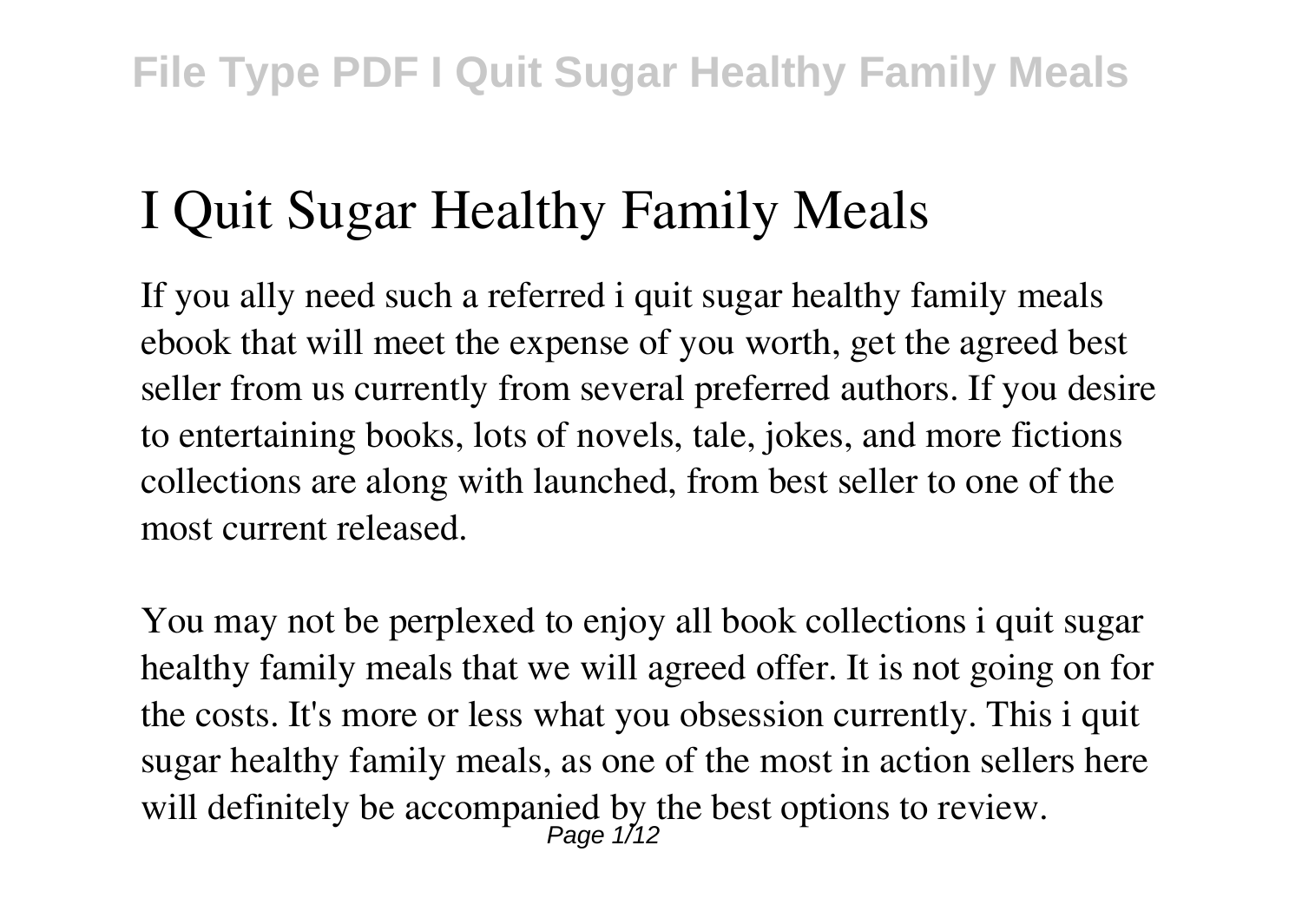GOBI Library Solutions from EBSCO provides print books, ebooks and collection development services to academic and research libraries worldwide.

**Ways to Keep Your Kidneys Healthy - WebMD** Being healthy is more than a diet  $\mathbb I$  it  $\mathbb I$  is a lifestyle. Combine healthy food choices with regular exercise and smart habits. Adults should get at least 150 minutes of moderate exercise each week. Children and teens should get at least 60 minutes of exercise every day. If you smoke, you should quit. You also should limit your alcohol intake.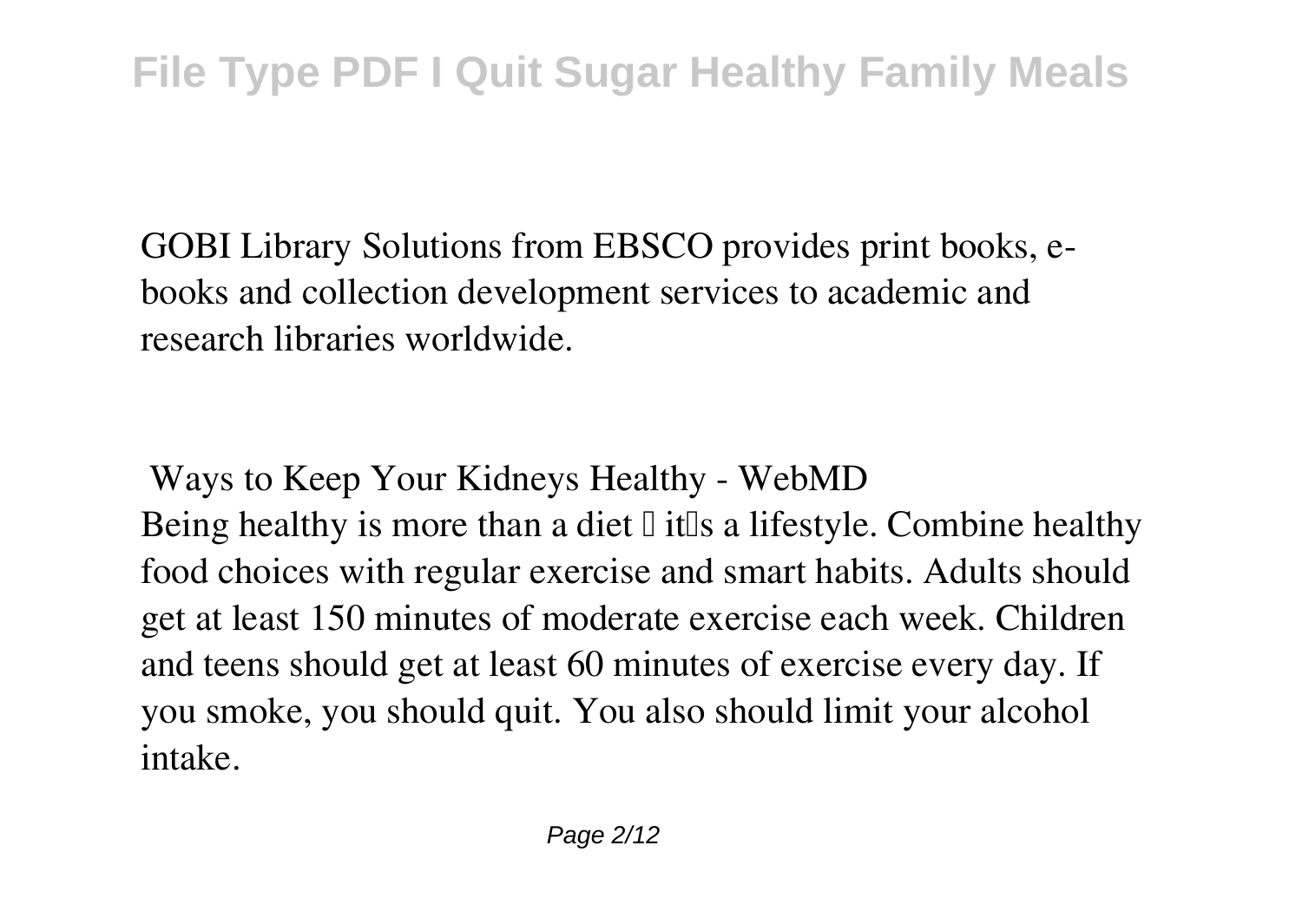**Your Healthy Family: Possible breast cancer vaccine being ...** Health news, stories and tips that inspire healthy diets, relationships and lives IE 11 is not supported. For an optimal experience visit our site on another browser.

**Why some people experience side-effects when they quit sugar** If you're healthy, a drink or two isn't likely to hurt your kidneys. But binge drinking (having more than four drinks in less than 2 hours) can cause sudden, serious damage and possibly lead ...

**Health & Wellness: Nutrition, Fitness, Diet, Relationships ...** Sarah Wilson's 8-week I Quit Sugar online programme is a great solution if you like plenty of support through emails, features, latest research, messageboards and a diet plan. As an alternative, her book Page 3/12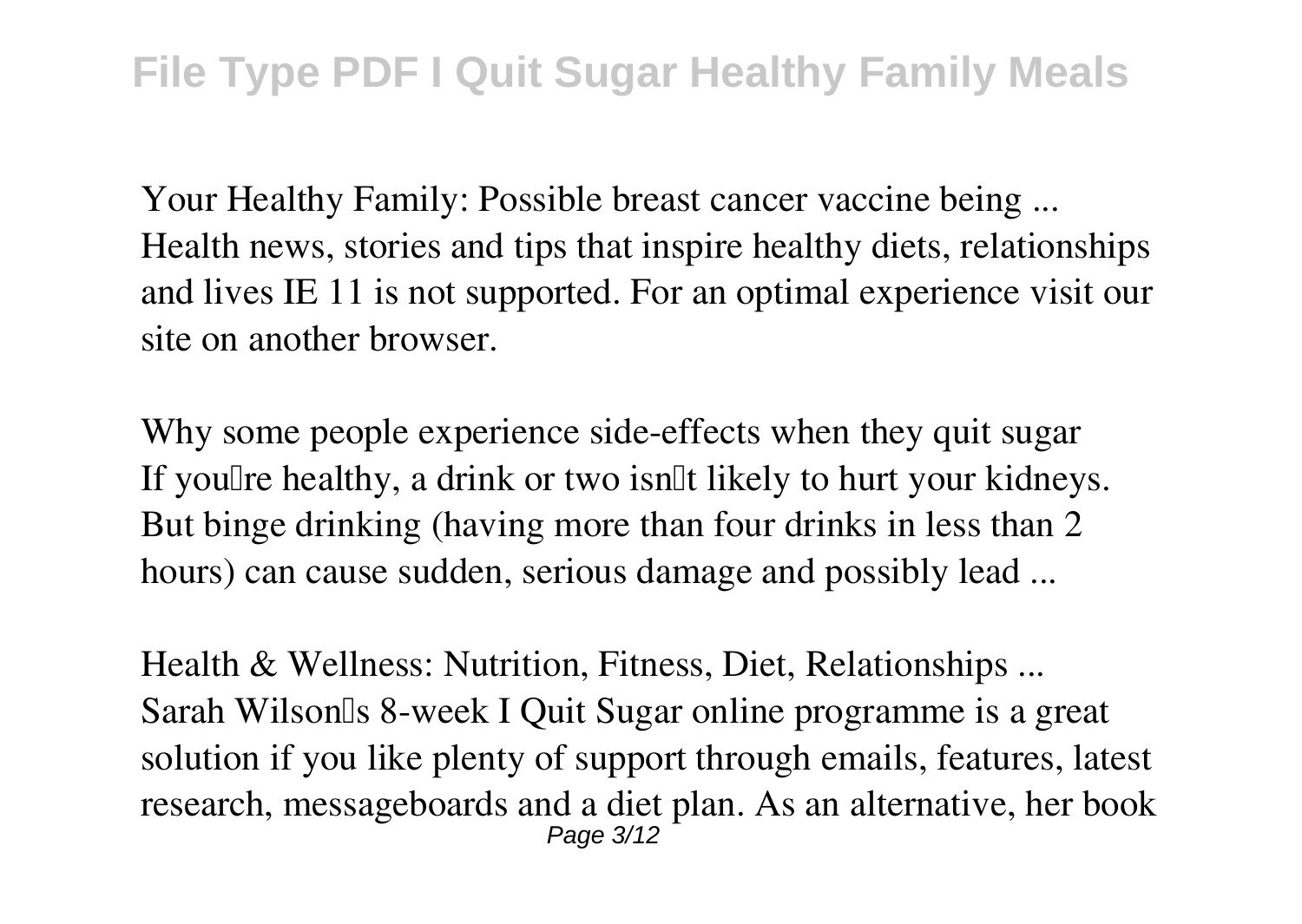'I Quit Sugar' offers tempting recipes for before and after the programme, and tells you what you need to do each week.

**Smokeless tobacco products - Mayo Clinic** If you already have diabetes, quitting can help you keep your blood sugar levels in check. Normal Estrogen Levels. If you'lre a woman, your estrogen levels will gradually return to normal after you quit smoking. And if you hope to have children someday, quitting smoking right now will increase your chances of a healthy pregnancy in the future.

What<sup>Is</sup> the Difference Between Sugar Free and No Added ... The sugar and irritants in smokeless tobacco products can cause cavities, abrasion of teeth, teeth staining, bad breath, gum disease, Page 4/12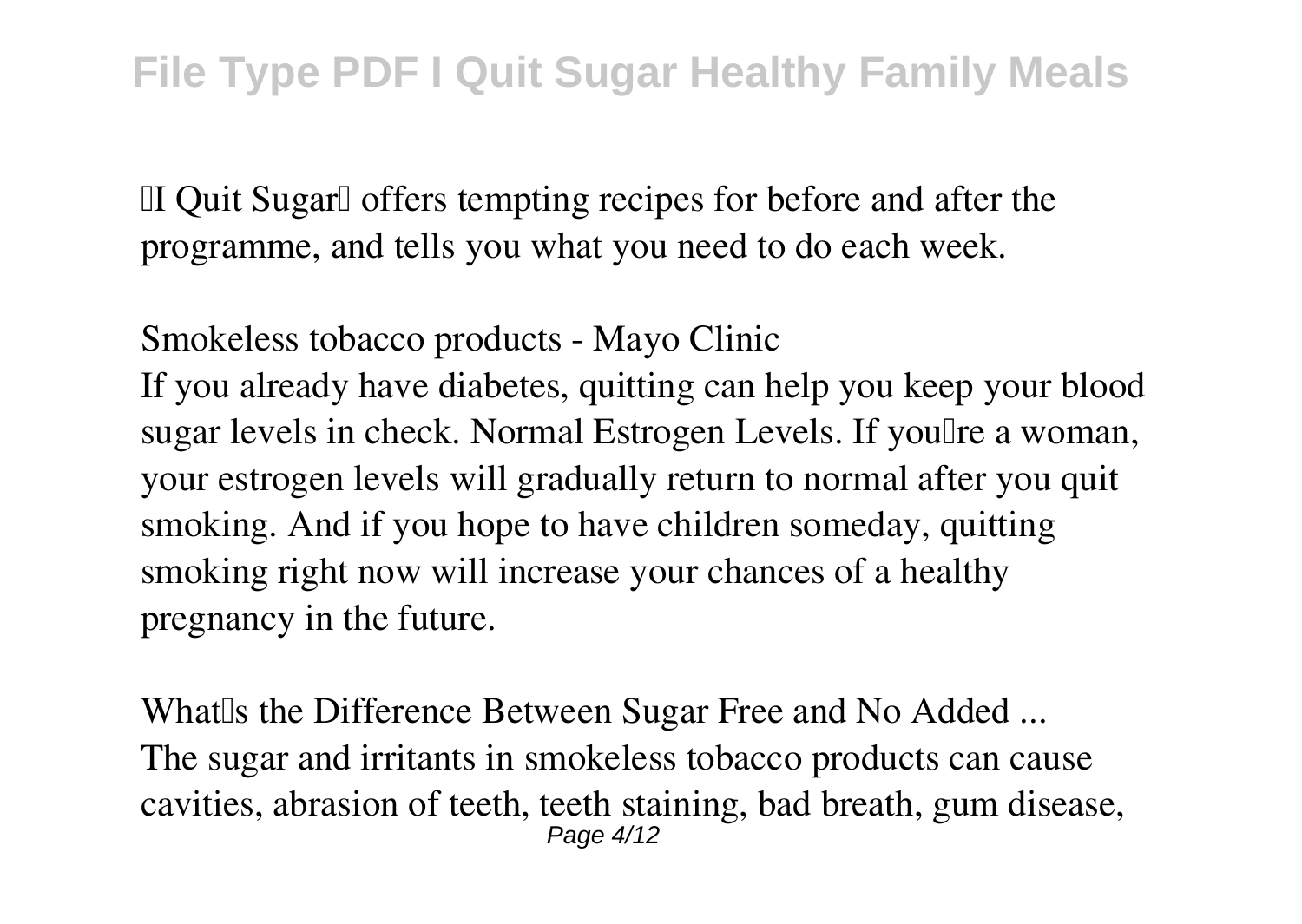receding gums, bone loss around roots and tooth loss. Pregnancy risk. Using smokeless tobacco during pregnancy increases the risk of stillbirth, low birth weight and heart rate variability in infants. Poisoning risk.

**I Quit Sugar Healthy Family**

RELATED: 7 Healthy Snack Ideas to Keep Blood Sugar in Check Set your ticker up for success Good heart health helps you power through everything from intense spin classes to late-night work deadlines.

**Benefits of Quitting | Smokefree**

Healthy oatmeal muffins are a convenient and nutritious breakfast the whole family will love. These delicious gluten-free muffins are Page 5/12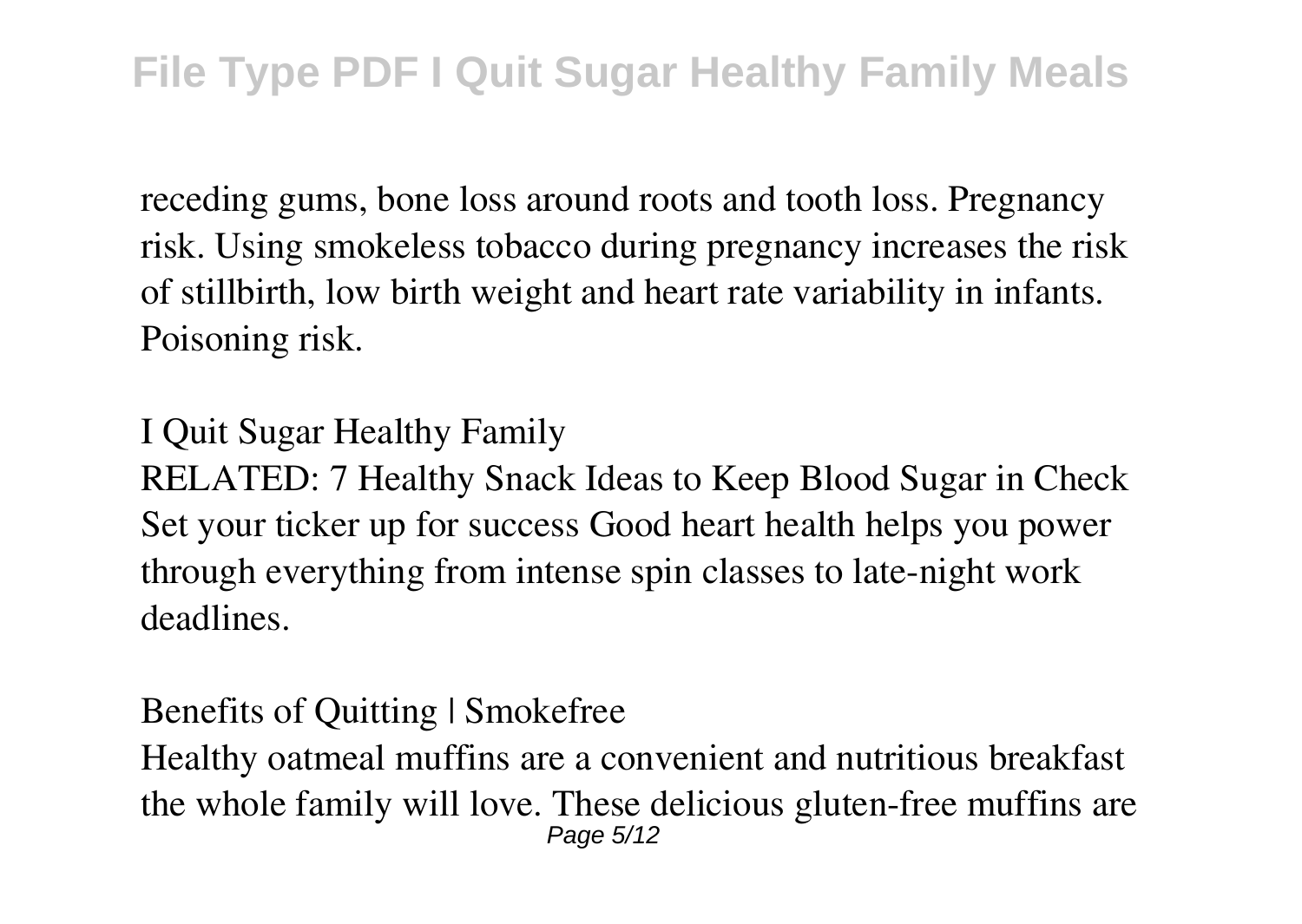made with whole-grain oats (no special gluten free flours needed) and contain no refined sugar, no flour, and no oil!

**Tips for Cutting Down on Sugar | American Heart Association** Sugar Free One serving\* contains less than 0.5 grams of sugars, both natural and added. (Also: free of sugar, sugarless, no sugar, zero sugar, or trivial source of sugar.) Reduced Sugar Has at least 25% less sugars than the regular version of the product. (Also: less sugar, low in sugar or lower sugar.) No Added Sugar

**10 things you should know before giving up sugar - BBC ...** 4. The Quitterlls Circle. Quitterlls Circle is a quit smoking app, developed as a joint effort between the American Lung Association and Pfizer. The app provides daily tips to help ease your ... Page 6/12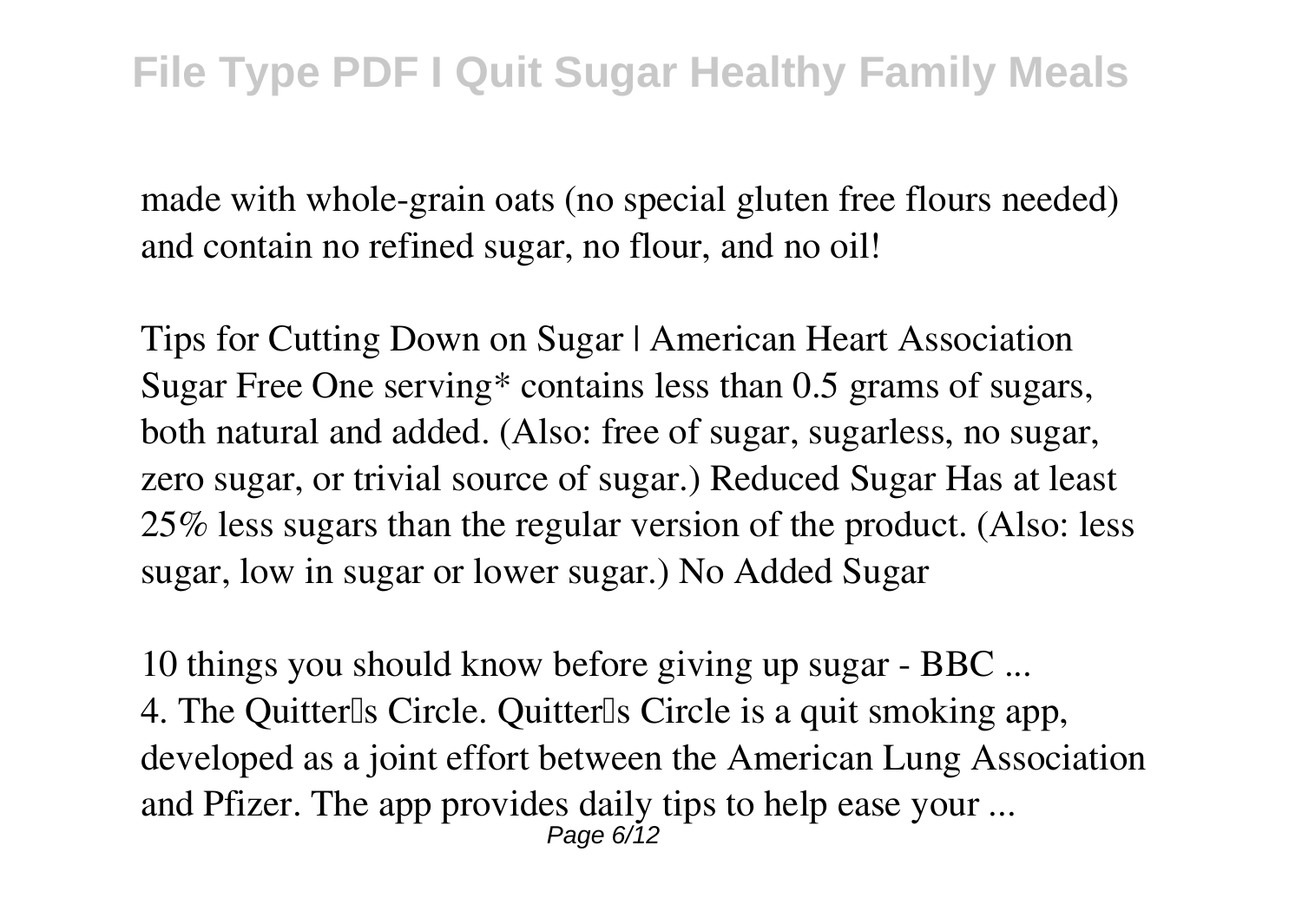**What You Can Do to Maintain Your Health - familydoctor.org** Soda addiction, or dependence on soda, can have serious effects on your physical health. Heavy soda intake can lead to weight gain, tooth decay, and potentially heart disease and type 2 diabetes.

**Quitting smoking: 10 ways to resist tobacco ... - Mayo Clinic** Keeping tabs on how much sugar you'll regard swallowing is an important part of a heart-healthy lifestyle, especially if you'lve been diagnosed with diabetes or prediabetes. The empty calories from added sugars in desserts, some drinks and candy can lead to weight gain and spikes in blood glucose levels.. The good news is that cutting down on sugar may be easier than you think.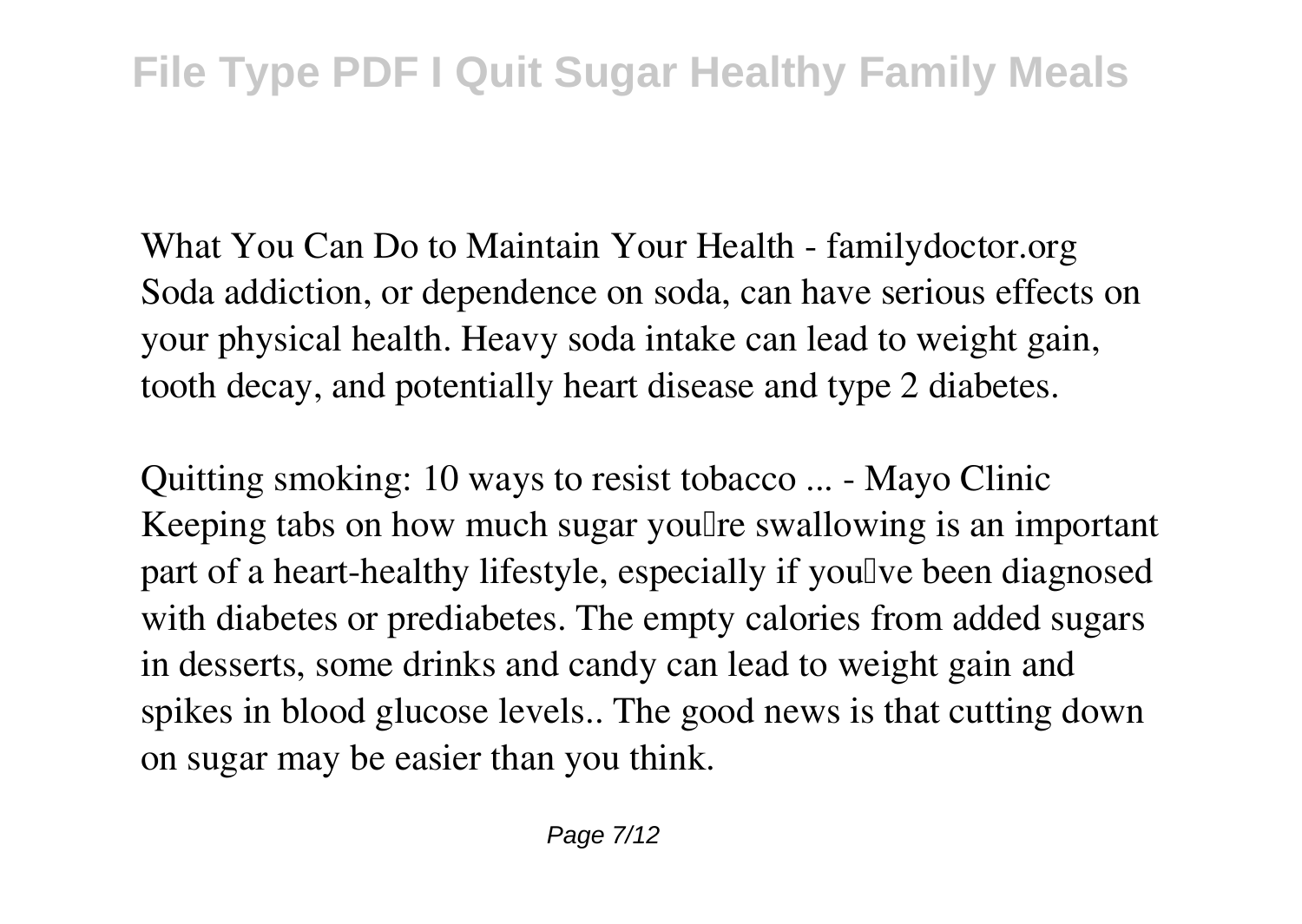**The 8 Best Products to Help You Quit Smoking** Eat healthy. What you eat is closely linked to your health. Balanced nutrition has many benefits. By making healthier food choices, you can prevent or treat some conditions. These include heart disease, stroke, and diabetes. A healthy diet can help you lose weight and lower your cholesterol, as well. Get regular exercise.

**Healthy Oatmeal Muffins (No Flour, Sugar Free, Oil Free)** Heart-healthy living can help lower your chances of getting heart disease. To live heart-healthy, understand your risk factors of heart disease, know your blood pressure and cholesterol numbers, choose heart-healthy foods, aim for a healthy weight, manage stress, get regular physical activity, quit smoking, and get enough sleep.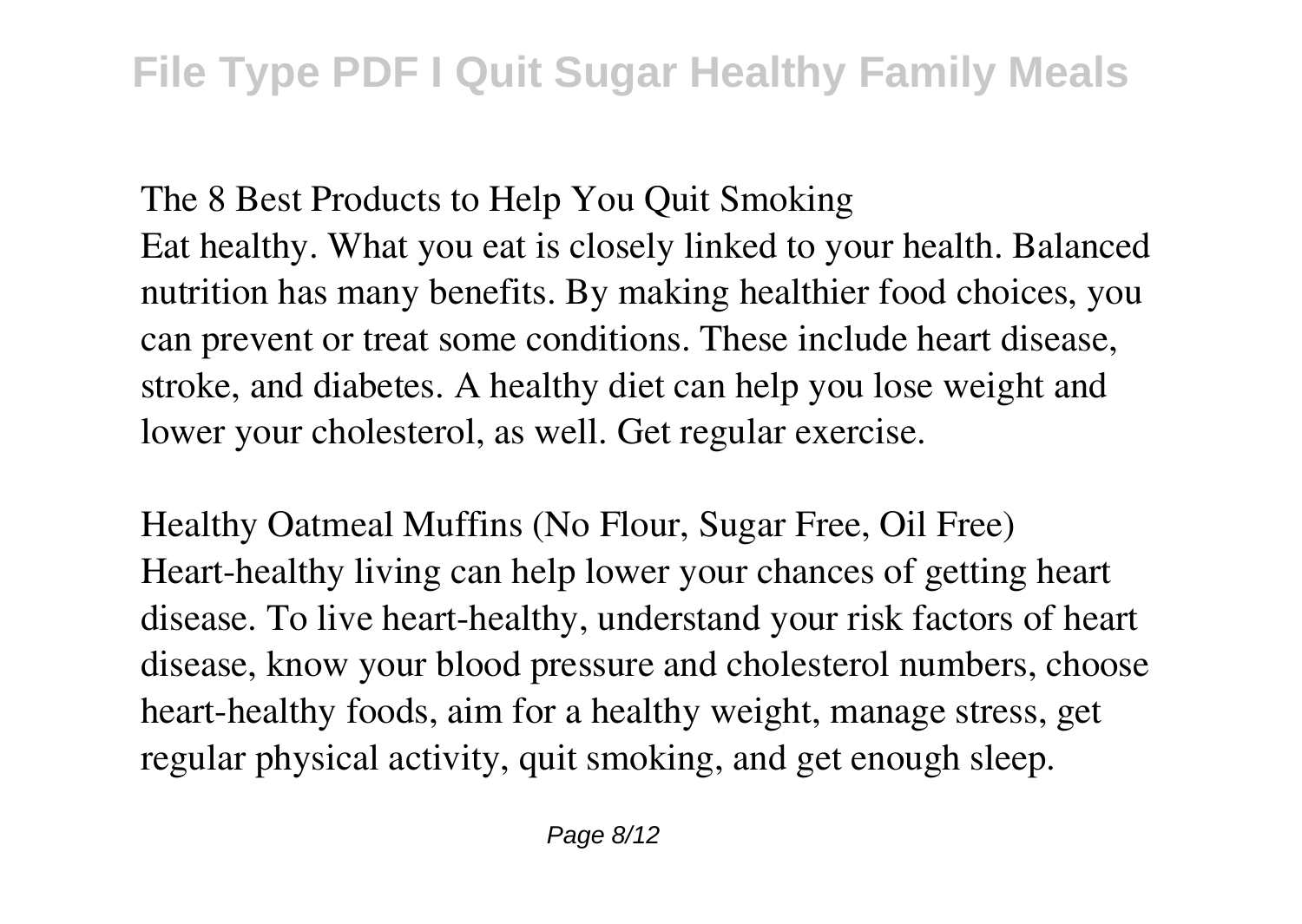## **Healthy Body, Healthier Brain**

Touch base with a family member, friend or support group member for help in your effort to resist a tobacco craving. Chat on the phone, go for a walk together, share a few laughs, or get together to commiserate about your cravings. A free telephone quit line  $\mathbb I$ 800-QUIT-NOW (800-784-8669) I provides support and counseling

## **Heart-Healthy Living | NHLBI, NIH**

Your Healthy Family: Possible breast cancer vaccine being studied in people. October 28, 2021, 6:34 AM. October is Breast Cancer Awareness Month, and for the first time, a vaccine designed to prevent triple negative breast cancer is being studied in people. ... Healthy young people [unlikely] to need annual Covid boosters, say scientists.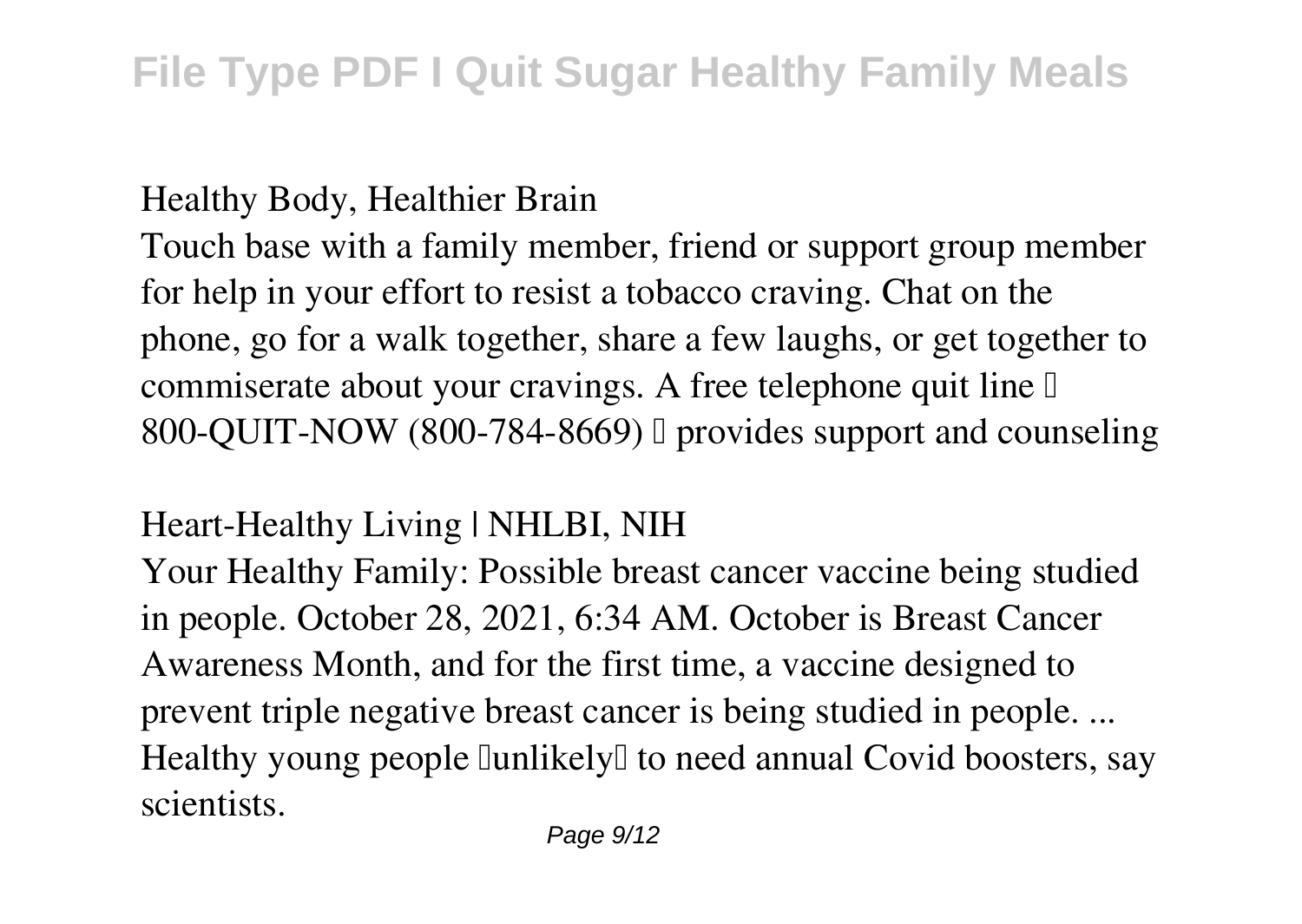**Soda Addiction: Symptoms, Effects, and How to Quit** Over time, people who quit smoking see many benefits to their health. After quitting, the body begins a series of positive changes that continue for years. Some benefits of quitting smoking occur quickly while others occur over time: 1,2,3,4. Minutes after quitting . Heart rate drops; 24 hours after quitting. Nicotine level in the blood drops ...

**Nutrition: How to Make Healthier Food Choices ...**

Following a healthy eating plan. It is important to reduce the amount of calories you eat and drink each day, so you can lose weight and keep it off. To do that, your diet should include smaller portions and less fat and sugar. You should also eat a variety of Page 10/12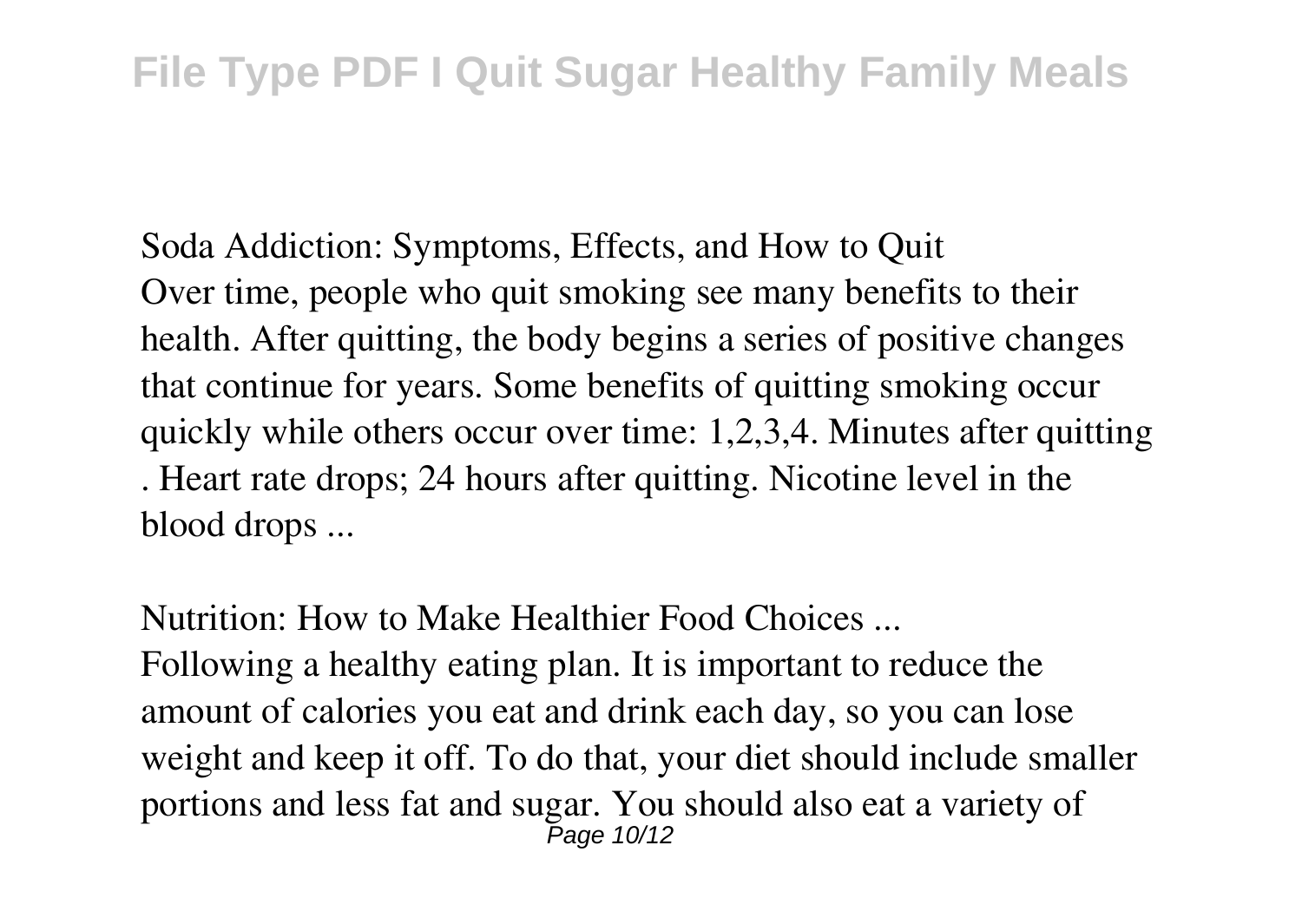foods from each food group, including plenty of whole grains, fruits, and vegetables.

**6 Great Things That Happen When You Quit Sugar | Health.com** Here are eight steps you can take for a healthy body and healthier brain. Quit Smoking Duitting smoking now improves your health and reduces your risk of heart disease, cancer, lung disease, and other smoking-related illnesses. Free quitline: 1-800-QUIT-NOW (1-800-784-8669).

**Benefits of Quitting | Smoking & Tobacco Use | CDC** Table sugar  $\Box$  known as sucrose  $\Box$  is found in sugar cane and sugar beet, maple syrup and even honey. As mass production of food has become the norm, sucrose and other sugars are now added to ... Page 11/12